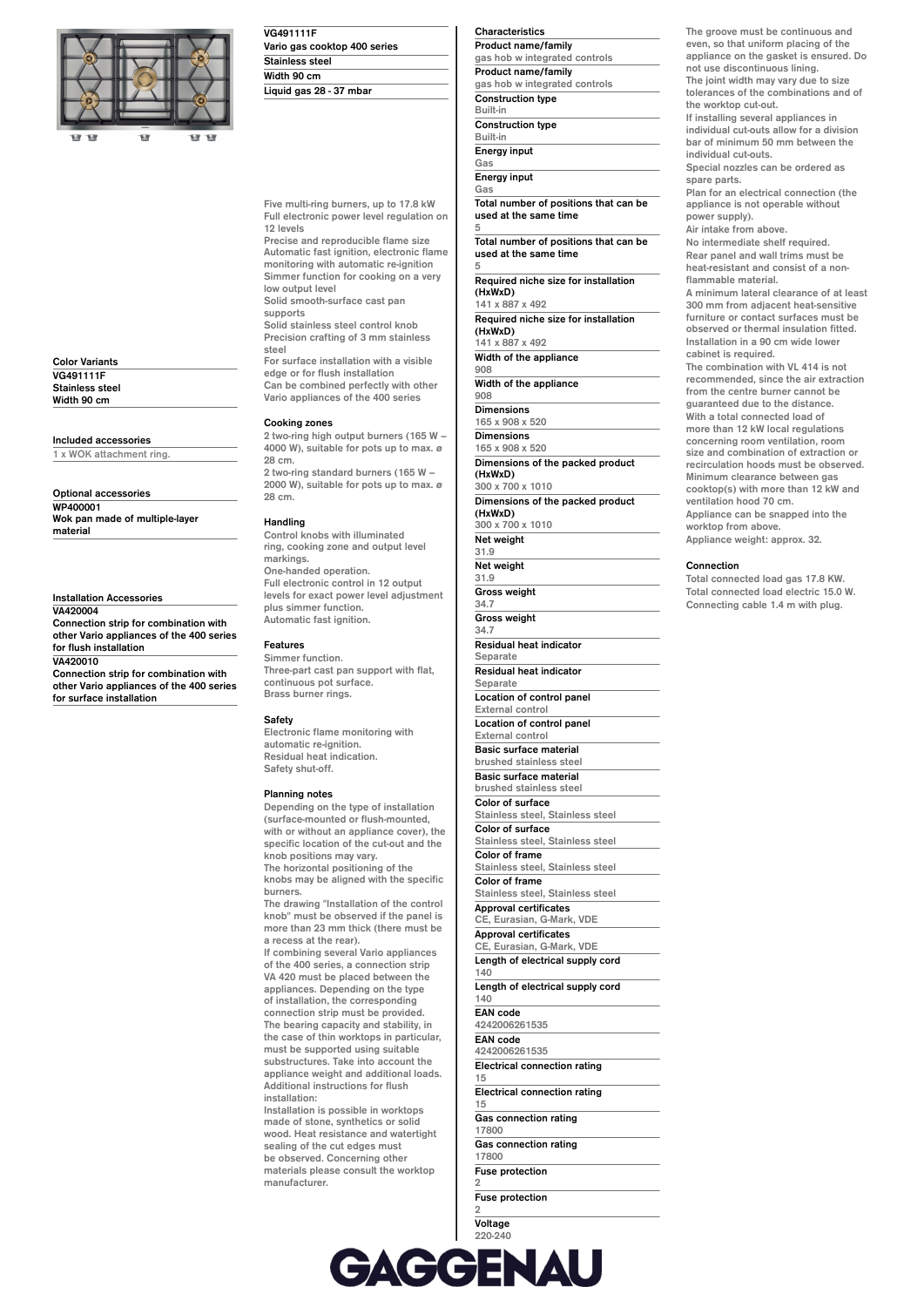| <b>VG491111F</b>             |  |
|------------------------------|--|
| Vario gas cooktop 400 series |  |
| <b>Stainless steel</b>       |  |
| Width 90 cm                  |  |
| Liquid gas 28 - 37 mbar      |  |
| created on 2022-06-14        |  |







measurements in mm







measurements in mm



A:  $3.5^{\circ.5}$ <br>6.5<sup> $\circ$ .5in combinations with frameless induction hobs</sup> measurements in mm



A: 3.5<sup>0.5</sup><br>6.5<sup>-0.8</sup>in combinations with frameless induction hobs<br>**B:** Fill with silicone

measurements in mm